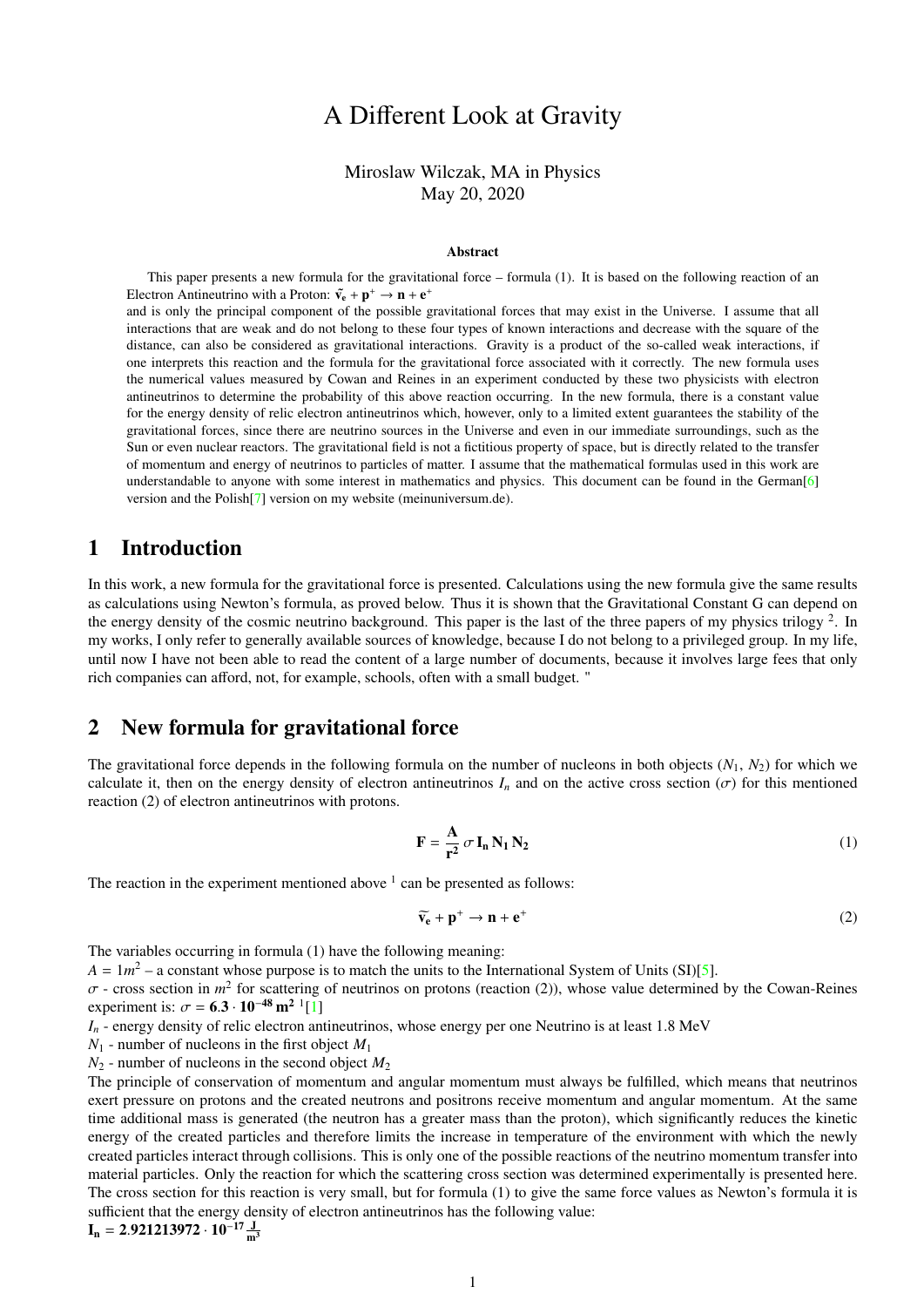This is a very small energy density, because at this density there is only one such Neutrino in 10,000 *m*<sup>3</sup> (neutrino energy -<br>1.8 MeV). Calculations using both formulas for 1 kg of matter have been made below and their 1.8 MeV). Calculations using both formulas for 1 kg of matter have been made below and their results are compared with each other.

## 3 Calculations

#### 3.1 Newton's gravitational force

The calculation is very simple if the distance of the two objects of mass 1 kg each is 1 m. The gravitational force in this case takes exactly the value of the gravitational constant G in Newtons. According to the 2018 CODATA table [\[3\]](#page-2-4), this constant takes on the following value:  $G = 6.6743 \cdot 10^{-11} \frac{Nm^2}{kg^2}$ 

The equation for the gravitational force according to Newton for objects of volume  $0 m<sup>3</sup>$  (point) looks for  $M_1 = M_2 = 1$  *kg and r* = 1 *m* as follows:

$$
F = \frac{GM_1M_2}{r^2} = 6.6743 \cdot 10^{-11} N \tag{3}
$$

Where:

*G* - Gravitational Constant  $M_1$  – mass of the first object  $M_2$  – mass of the second object *r* – distance of the two objects from each other

#### 3.2 Gravitational force according to the new formula (1)

The number of nucleons  $N_1$  and  $N_2$  in both objects with masses  $M_1 = M_2 = 1$ kg kg can be calculated using the following simple formulas:

 $N_1 = \frac{M_1}{u}$ ;  $N_2 = \frac{M_2}{u}$ Where:

u - atomic unit of mass;  $u = 1.6605390666 \cdot 10^{-27}$  *kg* (according to the 2018 CODATA table [\[3\]](#page-2-4)) The number of nucleons found on average in 1 kg of matter  $(N = N_1 = N_2)$  is calculated below.

$$
N = \frac{1}{1.6605390666 \cdot 10^{-27}} = 6.022140762 \cdot 10^{26}
$$
 (4)

It is not possible to estimate the number of nucleons in a specific object without knowing its mass. Formula (1) with exact values of variables appearing ( $r = 1$ *m and*  $\frac{A}{m^2} = 1$ ) in it looks as follows:

$$
F = \sigma \cdot I_n \cdot N_1 \cdot N_2 = 6.6743 \cdot 10^{-11} N \tag{5}
$$

The value of the gravitational force calculated here is the same as that calculated by Newton's formula (3).

### 4 New formula for the Gravitational Constant

A comparison of both formulas (1) and (3) makes it possible to derive the following formula for the Gravitational Constant:

$$
\mathbf{G} = \frac{\mathbf{A} \cdot \boldsymbol{\sigma} \cdot \mathbf{I}_n}{\mathbf{u}^2} \tag{6}
$$

### 5 Summary

Both formulas give the same G Newton result. The new formula for the gravitational force allows for a different interpretation of this force and its origin and could belong to a new model of the gravitational force, perhaps more similar to the laws governing our universe, if the energy density of electron antineutrinos, which have an energy of at least 1.8 MeV, would be exactly  $I_n = 2.921213972 \cdot 10^{-17} \frac{J}{m^3}$  This possibility is supported by the fact that the cosmic neutrino background now has an energy density of almost  $3 \cdot 10^{-14} \frac{J}{m^3}$  <sup>3</sup> [\[4\]](#page-2-5), which is a density three orders of magnitude higher than that found in the new equation (almost exactly a thousand times higher). But it is also the case that, compared to single relic photons, single neutrinos have not lost so much of their energy on their way to us, or, as is also possible, on their way with us, because neutrinos have very rarely interacted by scattering with matter with a loss of their momentum over these almost 14 billion years. It is therefore likely that these neutrinos with energies of at least 1.8 MeV are still present in the cosmic neutrino background and their energy density is exactly  $I_n = 2.921213972 \cdot 10^{-17} \frac{J}{m^3}$ . The model of gravitational forces presented<br>in this work is not complete and awaits other still active physics enthusiasts who are able t in this work is not complete and awaits other still active physics enthusiasts who are able to develop it further, taking into account the two previous works of my trilogy  $2$ . It should be taken into account that the number of reactions, scattering with momentum transfer both by neutrinos and by photons is very large, so there is a very large number of possibilities for those who will follow this path to describe different kinds of forces in the Universe. At the turn of the fifteenth and up to the